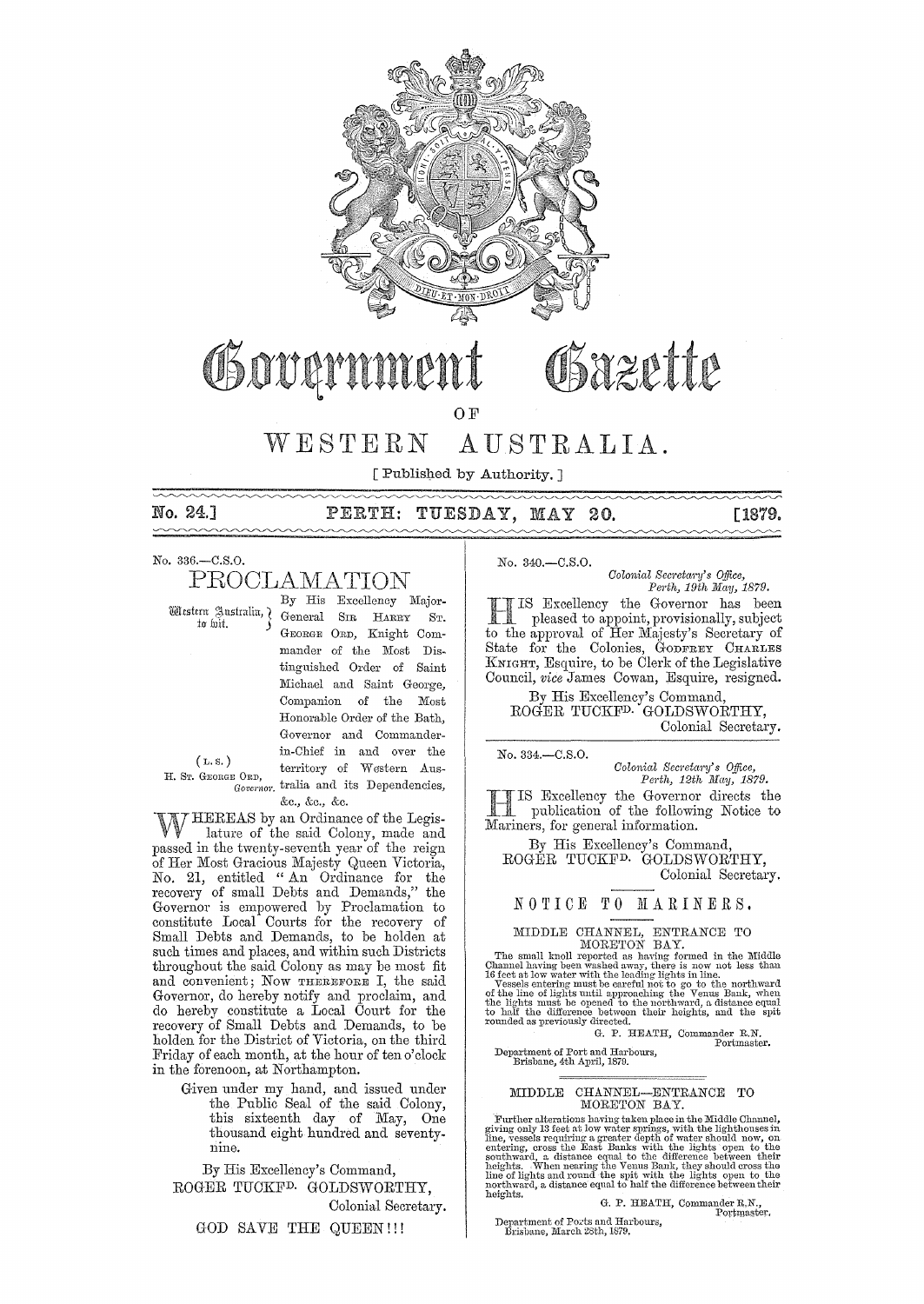No. 337,-C.S.O.

#### $Colonial$  Secretary's Office, *Perth, 16th May, 1879.*

Excellency the Governor directs it to be notified, for general information, that an Intercolonial Juvenile Industrial Exhibition will be held at Melbourne, on the 23rd October next, and that the Rules and Regulations, Classification of Exhibits, and Special Prize List may be seen on application at this Office.

### By His Excellency's Command, ROGER TUCKED. GOLDSWORTHY,

Colonial Secretary.

No. 338.-C.S.0.

*Colonial Secretary's Ojjice,*  Perth, 16th May, 1879.

IIS Excellency the Governor directs the following Report of the Inspector of Charitable Institutions to be published for IS Excellency the Governor directs the following Report of the Inspector of general information.

By His Excellency's Oommand, ROGER TUOKFD. GOLDSWORTHY,

Colonial Secretary.

*Perth POOl' House, May 10th, 1879.* 

SIR,—I have the honor to report having on the 3rd of March, visited and inspected the Native and Half-caste Mission at Perth. The inmates were 12 girls and 8 boys, who were clean, healthy looking, and well clothed.

Inspected the Dormitories; they were clean, and well ventilated; also the food supplied to the children, which was good in quality, and. sufficient allowed them for their wants.

There has been no sickness in the Institution during the past quarter.

April 10th, visited and inspected the Swan Protestant Orphanage for Boys (35), 4 of whom are maintained from private funds. The boys were clean, neatly dressed, and appeared healthy, and well fed; there has been no sickness amongst the boys<br>during the past quarter. The Dormitories were clean<br>and well ventilated. The new cots for the children<br>have been received, and are a great improvement<br>upon the bedsteads for

A temporary Printing Press is now set up, at which two of the boys are being instructed by Mr. Kenworthy, who is engaged for that purpose, and are making good progress.

A good substantial building is in course of erection, intended for a Printing Office, the principal part of the work having been done by the Orphanage boys, under the direction of thc master, Mr. Hubbard.

The manager, the Rev. Mr. Brown, informed me hc had a new Albion Press coming' out shortly from Engla,ncl, and also that none of the expenses con-nected with the Printing Office are borne by ,the Orphanage Funds.

April 30th, visited and inspected the Perth Pro-<br>testant Orphanage for Girls. No. of inmates 30.<br>There has been no sickness during the past quarter.<br>The Matron, Miss Duffield, informed me the conduct of the children has been good.

I examined the provisions; they were good in quality, and the children are allowed sufficient for their wants.

The Dormitories were clean and well ventilated. The education of the children is well looked after, a school at which all the children attend being established upon the premises. The children were clean, healthy looking, and neatly clothed; everything connected with the Institution appeared in a satisfactory state.

The same day I visited and inspected the R. C. Orphanage for Girls, under the management of the Sisters of Mercy. No. of Girls 55, who were present; they were clean, neatly dressed, and appeared healthy<br>and well fed. The Dormitories were clean and well<br>ventilated. I examined the provisions; they were<br>good in quality and the children are not stinted.<br>The children are ed the Orphanage, and are also trained to habits of industry.

May 1st, visited and inspected the R. C. Orphanage<br>for Boys at Subiaco. No. of inmates (Government) 39,<br>who were present; they were clean, nearly dressed,<br>and appeared healthy and well fed. The provisions<br>supplied are good passed through nearly every room, doing more or less damage in each; the chapel was greatly injured. It is impossible to estimate the damage clone until the place has been thoroughly examined, but I am sorry to say it is very considerable.

The electric fluid in its passage through the building struck a fine promising boy named Francis Burns, killing him dead. A great many of the boys were thrown down, but after a short time they recovered.

I have, &c., W. DALE, Inspector Charitable Institutions. The Honorable the Colonial Secretary.

#### Appointments.

#### (Under the Act 35th Vict. No. 13.)

IS Honor the Chief Justice has been pleased to appoint Archihald Donnelly Michie, Victoria, Solicitor, and Frank Mends Stone, of Perth, West Australia, Solicitor, Oommissioners to administer Oaths and to take and receive Affidavits, Declarations, &c., to be used in the Supreme Court of Western Australia; also to take acknowledgments of Deeds executed by Married Women.

> JAMES COWAN, Master Supreme Court.

Supreme Court Office, 1 Perth, 17th May, 1879.  $\overline{\ }$ 

#### *Depco1·trnent of 1'1tblic TVorks, Perth, 12th lfIay, 1879.*

#### 'l'iENDERS (enc1orsec1 "Tender for Railway Station,") will be received at this Office until noon of Monday, the 9th June, from persons willing to erect a Railway Station, &c.,

at Northampton. Plans and specification may be seen on application at the Office of' the Resident Engineer, Champion Bay.

Tenders to state the shortest time in which the work will be performed.

The Government do not bind themselves to accept the lowest or any tender, and will require the guarantee of two responsible persons for the due performance of the Contract.

Forms of Tender may be had on application to the various Resident Magistrates, and at the Public Works' Office, Perth.

No tender will be entertained unless on the prescribed form.

> JAS. H. THOMAS, Commissioner of Railways.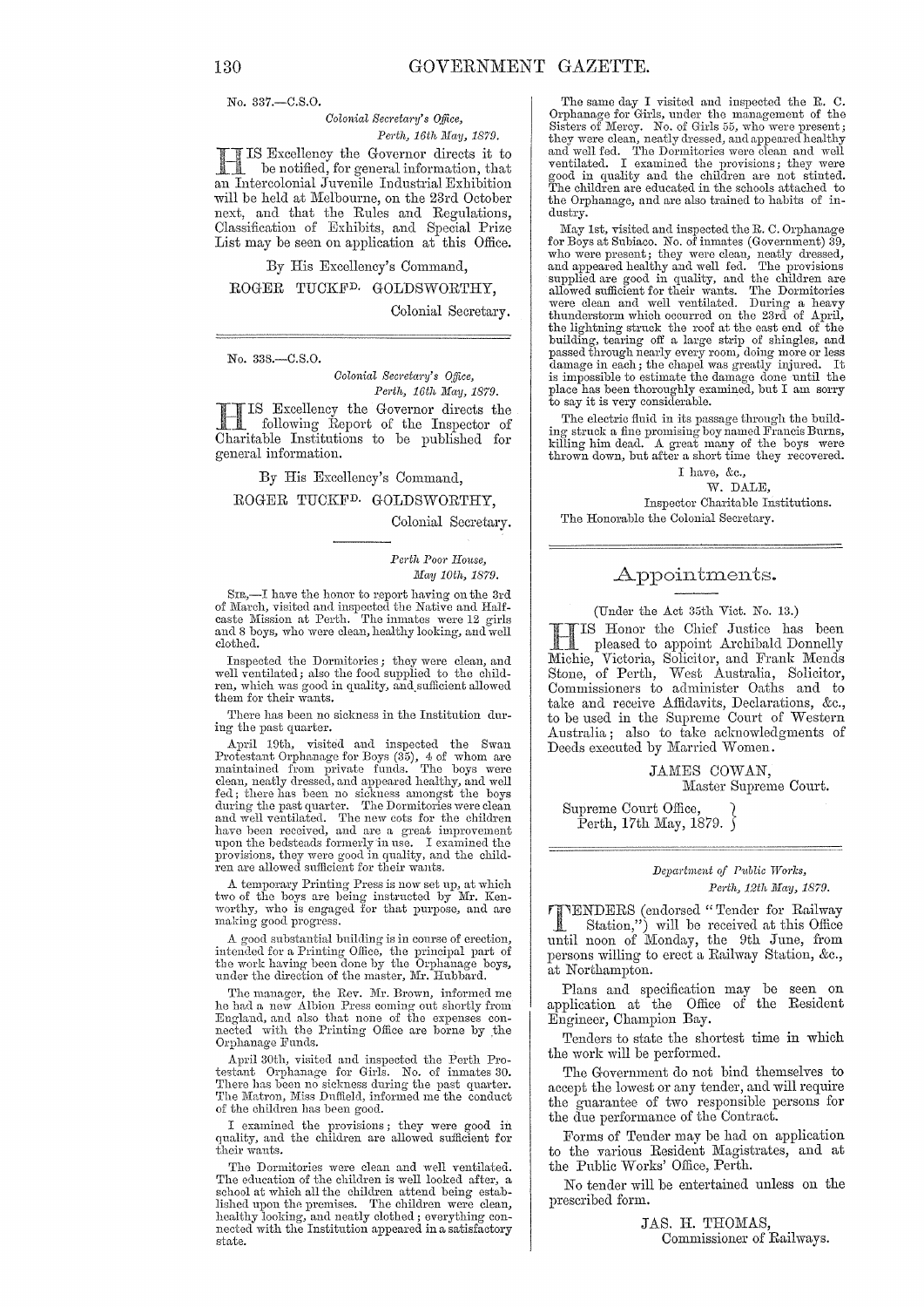$C.S.O.$  No. 339.

Colonial Secretary's Office, Perth, 16th May, 1879.

IS Excellency The Governor directs the publication of the following General Abstract of the Average Amount of the Liabilities and Assets of the National Bank of Australasia, for the Corporation generally, for the Quarter ended 31st March, 1879.

#### By His Excellency's Command, ROGER TUCKF<sup>D.</sup> GOLDSWORTHY, Colonial Secretary.

GENERAL ABSTRACT, showing the Average Amount of the LIABILITIES and ASSETS of the NATIONAL BANK OF AUSTRALASIA, for the Corporation generally, taken from the several Weekly Statements during the Quarter, from the 1st January to the 31st March, 1879.

| LIABILITIES.                                                                                                                                                                                                                                                    | AMOUNT.             |                                                               | TOTAL.                               |       |          | ASSETS.                                                                                                                                                                                                                                                                                                                                                                                                                                                                   | AMOUNT.                       | TOTAL. |                                                                               |      |                                                    |
|-----------------------------------------------------------------------------------------------------------------------------------------------------------------------------------------------------------------------------------------------------------------|---------------------|---------------------------------------------------------------|--------------------------------------|-------|----------|---------------------------------------------------------------------------------------------------------------------------------------------------------------------------------------------------------------------------------------------------------------------------------------------------------------------------------------------------------------------------------------------------------------------------------------------------------------------------|-------------------------------|--------|-------------------------------------------------------------------------------|------|----------------------------------------------------|
| Not bearing Interest<br>Notes in<br>Circulation<br>Bearing Interest<br>Not bearing Interest<br>Bills in<br>Circulation<br>Bearing Interest<br>Balances due to other Banks<br>(Not bearing Interest [1039711 19 0<br>Deposits<br>Bearing Interest   1801188 12 0 | £<br>, ,<br>$\cdot$ | s. d.<br>22.22<br>$, , \, , \,$<br>55 35 35<br>$99 - 99 - 99$ | £<br>318914 8<br>6407 6 5<br>35012 8 | s. d. | 5<br>- 0 | Coined Gold and Silver and other )<br>Coined Metals<br>Gold and Silver in Bullion or Bars<br>$\cdots$<br>Government Securities<br>Landed Property, Premises, &c.<br>Notes and Bills of other Banks<br>Balances due from other Banks<br>$\cdots$<br>Amount of all Debts due to the Bank,<br>including Notes. Bills of Exchange.<br>and all Stock and Funded Debts of<br>every description, excepting Notes,<br>Bills and Balances due to the said<br>Bank from other Banks | £<br><br><br><br><br><br><br> | s. d.  | £<br>408845<br>24028 10 3<br>25000<br>99487<br>32748<br>33705<br>3716747 17 4 | 7 11 | s. d.<br>46<br>$0 \quad 0$<br>3 <sub>0</sub><br>84 |
| Total Amount of Liabilities                                                                                                                                                                                                                                     | and the first and   |                                                               | 2840900 11 0<br>3201234 13 10        |       |          | Total amount of Assets                                                                                                                                                                                                                                                                                                                                                                                                                                                    |                               |        | 4340562 11 4                                                                  |      |                                                    |

Amount of the Capital Stock paid up at the close of the Quarter ended 31st March, 1879 ...... £800,000<br>Rate of the last Dividend declared to the Shareholders,  $12\frac{1}{2}\psi$  cent.  $\psi$  annum. Amount of the last Dividend declared ....... 

Perth, 14th May, 1879.

JOSEPH SMYTH, Manager.

I, JOSEPH SMYTH, make oath, that to the best of my knowledge and belief, the foregoing Abstract<br>is a true and faithful Account of the Average Amount of Assets and Liabilities of the above Bank for the<br>Corporation generally

Sworn before me at Perth, this 14th day of May, 1879.

GEO. SHENTON, Justice of the Peace.

JOSEPH SMYTH.

#### WESTERN AUSTRALIA.

Meteorological Observations for the week ending 14th May, 1879.

WIND Registered by Mr. Forsyth, Harbor Master, at Arthur's Head, Fremantle; altitude above the sea 55 feet, in Latitude 32° 02' 14" S., Longitude 115° 45' 12" E.

The other instruments registered are placed in the grounds adjoining the Survey Office, Perth; altitude above the sea 47 feet, in Latitude 31° 57' 25" S., Longitude 115° 52' 02" E.

MALCOLM FRASER,  $\operatorname{Survegor}$  General.

| Week<br>ending.  | BAROMETER:                                                                    | THERMOMETERS IN SHADE. |               |               |               | RADIATION<br>THERMO-<br>METERS. |         |                                  | WIND.                     |            | DEGREE<br>ΟF             |                                                      |                       | EVAPOR-                           |
|------------------|-------------------------------------------------------------------------------|------------------------|---------------|---------------|---------------|---------------------------------|---------|----------------------------------|---------------------------|------------|--------------------------|------------------------------------------------------|-----------------------|-----------------------------------|
|                  | Mean Reading<br>corrected, and re-<br>duced to sea level,<br>and 32 deg. Fah. | Dry.                   |               | Wet.          |               |                                 | Terres- | RAIN:<br>Amount<br>in<br>inches. | Horizontal<br>velocity in | General    |                          | CLOUD:<br>HUMIDITY.<br>Mean<br>Saturation<br>amount. | CONE: Mean<br>amount. | ATION:<br>Amount<br>in<br>inches. |
|                  |                                                                               | Maxi-<br>mum.          | Mini-<br>mum. | Maxi-<br>mum. | Mini-<br>mum. | Solar.                          | trial.  |                                  | miles, per<br>24 hours.   | direction. | $=100$ : mean<br>amount. |                                                      | និ                    |                                   |
| 14 <sub>th</sub> | 30:101                                                                        | 75.5                   | 56.2          | 64.5          | 51.3          | 121.0                           | 48.4    | $\cdot$ 21                       | 167.02                    | E.N.E.     | 60                       | 6.3                                                  | 6.4                   | .79                               |

Highest reading of Barometer 30.325 8th<br>Lowest do. about 29.876 14th Lowest do.

Thermometers in shade.  $\left\{\begin{array}{ll} \text{Maximum} & \text{Dry} & \text{82-2 13th} \\ \text{Minimum} & \text{Dry} & \text{48-6 8th} \end{array}\right.$ The Observations are taken at Perth at 10 a.m., (excepting Barometer, which is registered at 12 a.m.)

> M. A. C. FRASER, Observer.

#### Court House, Newcastle, 13th May, 1879.

PPLICATION received by the Resident Magistrate, Toodyay, for a license to destroy Wild Horses and Cattle under "The Wild Cattle Nuisance Act, 1871":-

James Clinch ... For A. J. Clinch and Ab. Native Antoney

R. FAIRBAIRN, R.M.

#### Comptroller's Office,

Fremantle, 17th May, 1879. YERTIFICATES of Freedom have been issued to the undermentioned convicts, whose sentences have expired:-

Reg. No. 8502 James Brown  $\overline{\mathbf{z}}$ 

9447 William Flicker

JOHN F. STONE,

Comptroller.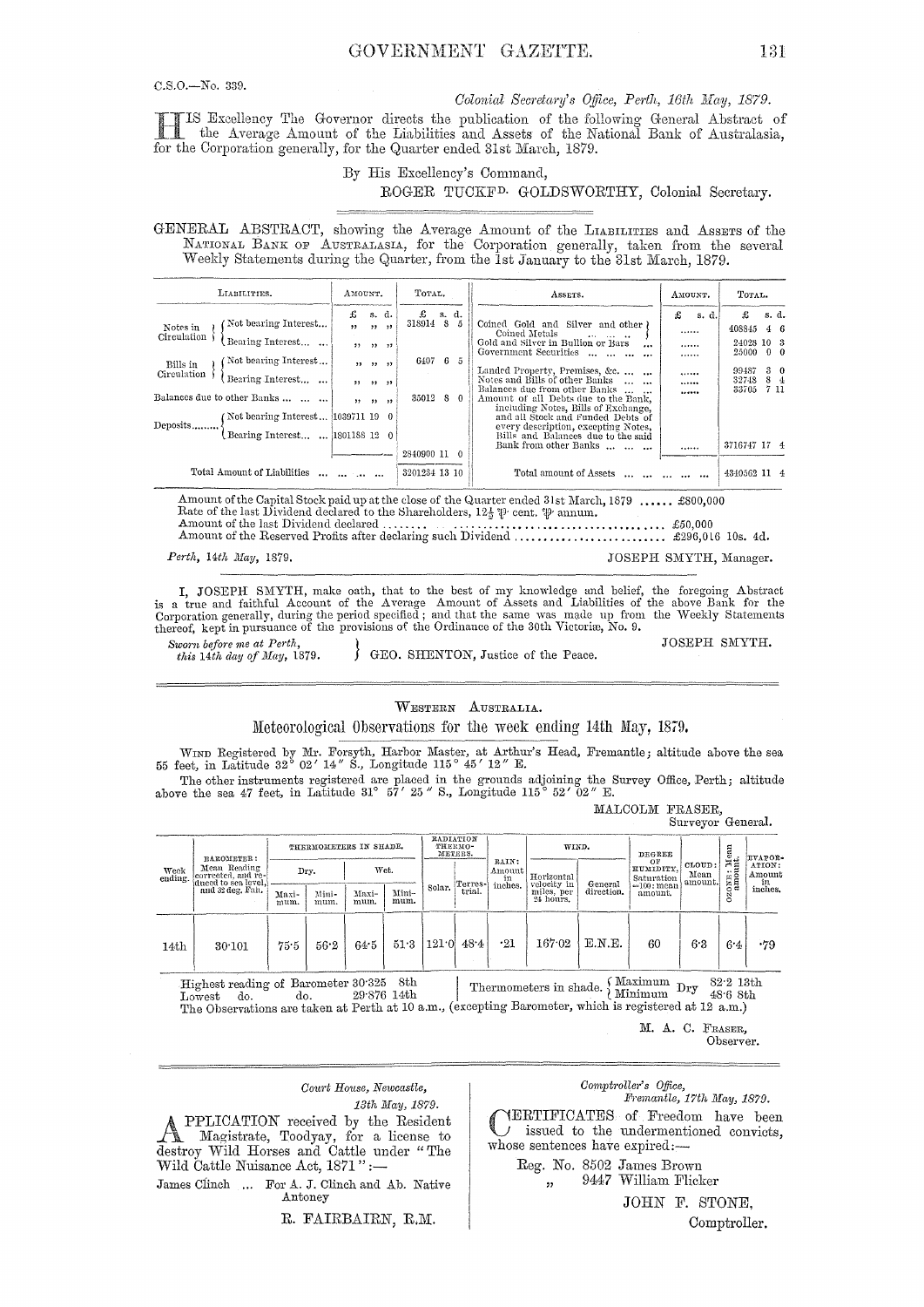#### WESTERN AUSTRALIA.

#### Mail Time Table during the Month of

#### JUNE, 1879.

|                                                                                                                                                                                                                                           | FOR THE AUSTRALIAN COLONIES, &c.                                                                                                                                      |                                                                                                                                                                                                                        |                                                                                                                                                                                             |                                                                                                                                                                                                                                                                                                                  |                                                                                                                                                                                                                                             |                                                                                                                                                                                                                                                                               |                                                                                                                                                                                   |                                                                                                                                                                                                                                                                                                                                                                                                            | FOR EUROPE, INDIA.                                                                                                                                                                                                                                         |                                                                                                                                                                                                                          |                                                                                                                                                                                                  |
|-------------------------------------------------------------------------------------------------------------------------------------------------------------------------------------------------------------------------------------------|-----------------------------------------------------------------------------------------------------------------------------------------------------------------------|------------------------------------------------------------------------------------------------------------------------------------------------------------------------------------------------------------------------|---------------------------------------------------------------------------------------------------------------------------------------------------------------------------------------------|------------------------------------------------------------------------------------------------------------------------------------------------------------------------------------------------------------------------------------------------------------------------------------------------------------------|---------------------------------------------------------------------------------------------------------------------------------------------------------------------------------------------------------------------------------------------|-------------------------------------------------------------------------------------------------------------------------------------------------------------------------------------------------------------------------------------------------------------------------------|-----------------------------------------------------------------------------------------------------------------------------------------------------------------------------------|------------------------------------------------------------------------------------------------------------------------------------------------------------------------------------------------------------------------------------------------------------------------------------------------------------------------------------------------------------------------------------------------------------|------------------------------------------------------------------------------------------------------------------------------------------------------------------------------------------------------------------------------------------------------------|--------------------------------------------------------------------------------------------------------------------------------------------------------------------------------------------------------------------------|--------------------------------------------------------------------------------------------------------------------------------------------------------------------------------------------------|
|                                                                                                                                                                                                                                           | Per Rob Roy.                                                                                                                                                          |                                                                                                                                                                                                                        |                                                                                                                                                                                             |                                                                                                                                                                                                                                                                                                                  | Overland.                                                                                                                                                                                                                                   |                                                                                                                                                                                                                                                                               |                                                                                                                                                                                   | CHINA, &c.<br>Per Rob Roy.*                                                                                                                                                                                                                                                                                                                                                                                |                                                                                                                                                                                                                                                            |                                                                                                                                                                                                                          |                                                                                                                                                                                                  |
| CLOSE AT                                                                                                                                                                                                                                  | DAY.                                                                                                                                                                  | DATE.                                                                                                                                                                                                                  | TIME                                                                                                                                                                                        | CLOSE AT                                                                                                                                                                                                                                                                                                         | DAY.                                                                                                                                                                                                                                        | DATE.                                                                                                                                                                                                                                                                         | TIME                                                                                                                                                                              | CLOSE AT                                                                                                                                                                                                                                                                                                                                                                                                   | DAY.                                                                                                                                                                                                                                                       | DATE.                                                                                                                                                                                                                    | TIME                                                                                                                                                                                             |
| Perth<br>Fremantle<br>. !<br>Guildford<br>ا<br>York<br>$\cdots$<br>Northam<br><br>Newcastle<br>. 1<br>Canning<br><br>Pinjarra<br>[<br>Bunbury<br><br>Vasse<br>.<br>Victoria Plains<br>Dongarra<br>$\cdots$<br>Champion Bay<br>Northampton | Monday<br>Monday<br>Monday<br>Saturday<br>Saturday<br>Saturday<br>Friday<br>$\cdots$<br>Thursday<br>Monday<br>Monday<br>Saturday<br>Thursday<br>Thursday<br>Wednesday | June<br>2<br>$\,2$<br>June<br>$\overline{2}$<br>June<br>-31<br>May<br>31<br>May<br>31<br>May<br>30<br>May<br>29<br>May<br>$^{2}$<br>June<br>$\overline{2}$<br>June<br>31<br>May<br>29<br>May<br>29<br>May<br>28<br>May | 1 p.m.<br>$2$ p.m.<br>8 a.m.<br>$3 \text{ p.m.}$<br>$1 \, \mathrm{p.m.}$<br>$4$ p.m.<br>Noon<br>(10 p.m. )<br>$9 \overline{\text{p.m.}}$<br>10 p.m.<br>8 p.m.<br>9 a.m.<br>10 a.m.<br>9a.m. | Perth<br>Fremantle<br>Guildford<br>$\ddotsc$<br>${\tt York}$<br>$\ldots$<br>Northam<br>!<br>Newcastle<br>Canning<br>$\ddotsc$<br>Pinjarra<br><br>Bunbury<br>!<br>Vasse<br>$\ddotsc$<br>Victoria Plains<br>Dongarra<br>Greenough<br>Bannister<br>William River<br>Arthur River<br>Kojonup<br>$\sim$<br>Mt: Barker | Friday<br>$\ddot{\phantom{a}}$<br>Friday<br><br>Friday<br>Wednesday<br>Wednesday<br>Wednesday<br>Friday<br>Thursday<br>Thursday<br>Wednesday<br>Saturdav<br>Thursday<br>Wednesday<br>Saturday<br>Saturday<br>Saturday<br>Saturday<br>Sundav | June<br>6<br>6<br>June<br>June<br>6<br>June<br>$\overline{4}$<br>June<br>$\overline{4}$<br>June<br>4<br>6<br>June<br>5<br>June<br>5<br>June<br>June<br>$\overline{4}$<br>May<br>-31<br>29<br>May<br>May<br>28<br>June<br>7<br>7<br>June<br>June<br>June<br>8<br>$_{\rm June}$ | $4$ p.m.<br>2 p.m.<br>$8 - n.m.$<br>3 p.m.<br>1 p.m.<br>4 p.m.<br>Noon<br>$10$ p.m.<br>8 a.m.<br>4 p.m.<br>8 p.m.<br>$9$ a.m.<br>6 p.m.<br>4a.m.<br>3 p.m.<br>8 p.m.<br>$10$ a.m. | Perth<br>$\ddot{\phantom{a}}$<br>Fremantle<br>Guildford<br>$\ddotsc$<br>${\tt York}$<br>اءء<br>Northam<br>$\ddot{\phantom{a}}$<br>Newcastle<br>Canning<br>$\ddotsc$<br>Pinjarra<br>انت<br>Bunbury<br>$\ddotsc$<br>Vasse<br>$\dddot{\phantom{0}}$<br>Victoria Plains<br>Dongarra<br>Greenough<br>Champion Bay<br>10 a.m. Northampton<br>Mt. Barker<br>Kojonup<br>Arthur River<br>William River<br>Bannister | Monday<br>Monday<br>$\ddotsc$<br>Monday<br>Saturday<br>Saturday<br>Saturday<br>Friday<br>Thursday<br>Monday<br>Monday<br>Saturday<br>Thursday<br>Thursday<br>Thursday<br>Wednesday<br>Wednesday<br>Thursday<br>Thursday<br>Thursday<br>Friday<br>$\ddotsc$ | June 16<br>June 16<br>June 16<br>June 14<br>June 14<br>June 14<br>June 13<br>June 12<br>June 16<br>June 16<br>June 14<br>June 12<br>June 12<br>June 12<br>June 11<br>June 11<br>June 12<br>June 12<br>June 12<br>June 13 | 1 p.m.<br>2 p.m.<br>8 a.m.<br>3 p.m.<br>1 p.m.<br>4p.m.<br>Noon<br>10 p.m.<br>9 p.m.<br>10 p.m.<br>8 p.m.<br>9a.m.<br>9a.m.<br>2 p.m.<br>9a.m.<br>6 p.m.<br>8a.m.<br>1 p.m.<br>$6$ p.m.<br>2a.m. |

For Albany and the Offices on the Road Overland:

| CLOSE AT | DAY.                       | DATE. TIME |  |
|----------|----------------------------|------------|--|
| Perth    | Thursday June 19   11 a.m. |            |  |

|                       | MAILS FROM EUROPE, &c.                                        |                     | MAILS FROM COLONIES, &c. |                                                                  |                    |  |  |  |
|-----------------------|---------------------------------------------------------------|---------------------|--------------------------|------------------------------------------------------------------|--------------------|--|--|--|
| Due at K.G.<br>Sound. | Expected to<br>Expected at G.P.O.<br>arrive at K.G.<br>Sound. |                     | Due at K.G.<br>Sound.    | Expected to<br>arrive at K.G.<br>Sound.                          | Expected at G.P.O. |  |  |  |
|                       | Monday, June 16th Wednesday, June 11th                        | Saturday, June 14th |                          | Thursday, June 19th   Wednesday, June 18th   Saturday, June 21st |                    |  |  |  |

The Correspondence by these Mails will be despatched to District P.Os. for Distribution by first opportunity after receipt. *(See* Annual Time Table oflst January, 1879.)

\* The English Mails to be despatched on the 16th June, will be due in London vid Brindisi on July 28th, and vid Southampton on August 4th.

LETTERS for Registration must be posted one hour before the closing of the Mails.

LATE LETTERS, on payment of a fee of 6d., may be posted half-an-hour after the closing of the Mails.

NEWSPAPERS and Book Packets must be posted one hour before the closing of the Mails, otherwise they will not be forwarded until the next Mail.

MONEY ORDERS will be issued as under:

For the Australian Colonies, &c., up to Saturday, May 31st, at.ll a.m. Do. Thursday, June 5th, at 11 a.m. For the United Kingdom, up to Saturday, June 14th, at 11 a.m.

General Post Office, Perth, )<br>17th May, 1879.

A. HELMICH, Postmaster General and General Superintendent of Telegraphs.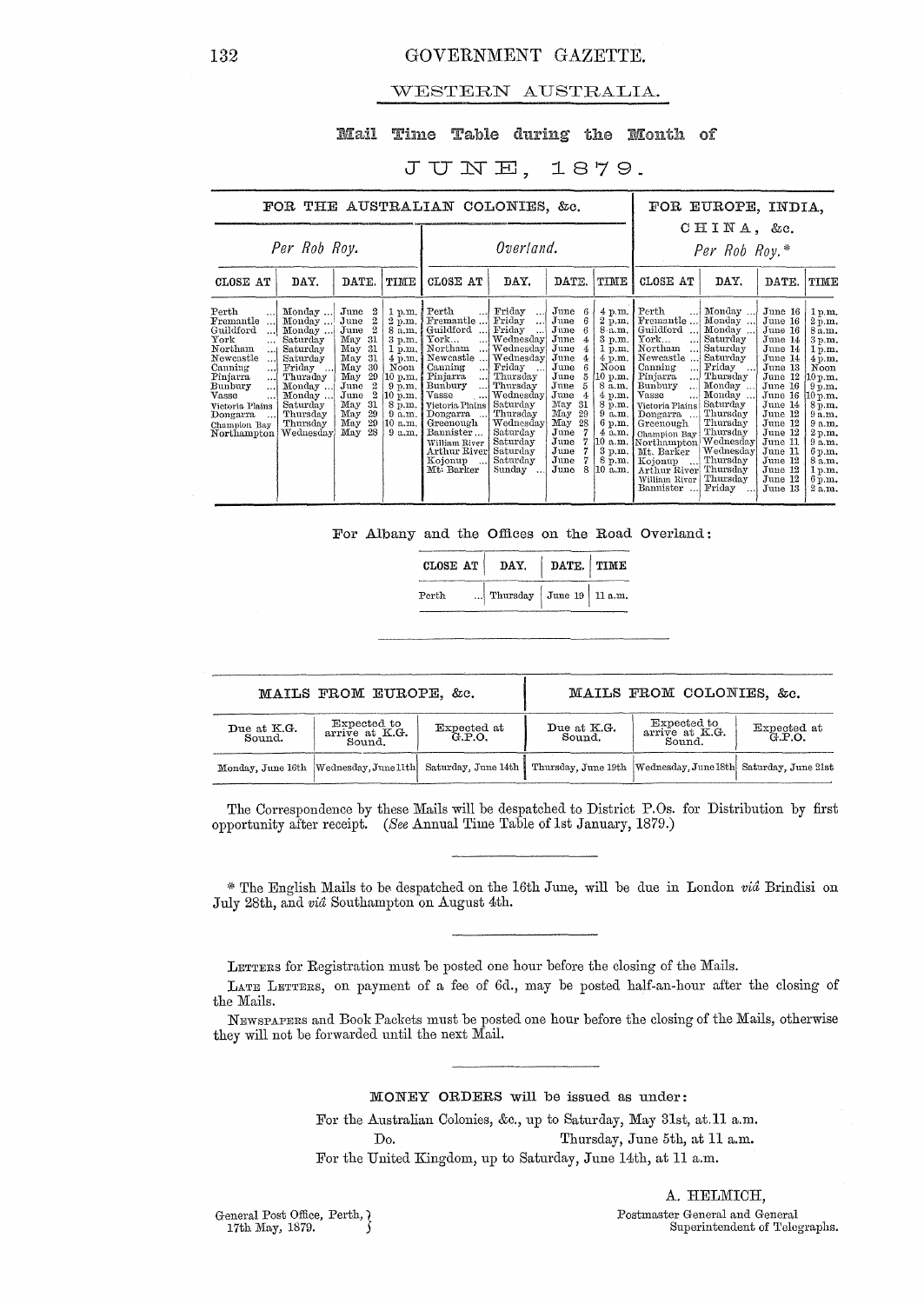#### GOVERNMENT GAZETTE.

#### LAND SALES.

#### Crown Lands' Office, Perth, 14th May, 1879.

FINHE undermentioned Allotments of Land will be offered for Sale, at Public Auction, on the dates and at the places specified in the Schoolule helen at me. dates and at the places specified in the Schedule below, at one o'clock, p.m.

 $S C H E D U L E.$ 

| Date of Sale. | Place of Sale.               | Description of Lot.                     | Number of Lot.                | Quantity.       | Upset Price.               |  |
|---------------|------------------------------|-----------------------------------------|-------------------------------|-----------------|----------------------------|--|
|               |                              |                                         |                               | r. p.<br>a.     |                            |  |
| 1879.         |                              |                                         |                               |                 |                            |  |
| June 4        | Albany<br>                   | Sub.<br>Albany<br>$\ddotsc$<br>         | 130<br>$\ddotsc$<br>$\ddotsc$ | 10 <sub>1</sub> | £1 10s. $\mathcal P$ acre  |  |
| Do.           | Do.<br>$\cdots$<br>$\cdots$  | Do.<br>Do.<br>$\cdots$                  | 131<br>$\cdots$<br>$\cdots$   | 10<br>0         | Do.                        |  |
| Do.           | ${\rm York}$<br>$\ddotsc$    | Town<br>${\rm York}$<br>$\cdots$        | 47<br>$\cdots$<br>$\cdots$    | $\Omega$        | $\pounds10$                |  |
| June 14       | Northam<br>$\cdots$          | Northam<br>Do.<br>$\ddotsc$<br>$\cdots$ | $136\,$<br>$\ddotsc$<br>      | 3<br>24<br>0    | £7 10s. $\mathfrak{P}$ lot |  |
| Do.           | Do.<br>$\cdots$<br>$\ddotsc$ | Do.<br>Do.<br>$\cdots$<br>$\cdots$      | 197<br>$\cdots$<br>           | $\theta$<br>-3  | Do.                        |  |
|               |                              |                                         |                               |                 |                            |  |

MALCOLM FRASER,

Commissioner of Crown Lands.

#### Crown Lands' Office,

Perth, 16th May, 1879.

**DETURN** of Applications to Purchase<br>Crown Lands approved during April,  $1879:$ 

| No.                                          | Applicants.                                                                                                      | Acres.                               | PURCHASE<br>MONEY.                                                                                                              |
|----------------------------------------------|------------------------------------------------------------------------------------------------------------------|--------------------------------------|---------------------------------------------------------------------------------------------------------------------------------|
| 1028<br>1030<br>1033<br>1034<br>1036<br>1037 | AVON.<br>Henry Coles*<br>Wm. Andrews*<br>Patrick Byrne*<br>W. A. Robinson *<br>John Hitchcock<br>Mic. Dougherty† | 100<br>100<br>100<br>100<br>50<br>10 | £<br>s.<br>d.<br>9<br>0<br>0<br>9<br>0<br>$\theta$<br>0<br>4<br>0<br>6<br>10<br>0<br>25.<br>0<br>0<br>$\Omega$<br>5<br>$\theta$ |
| 146                                          | KOJONUP.<br>$Wm.$ Andrews*                                                                                       | 100                                  | $1\,10$<br>0                                                                                                                    |
| 556<br>557<br>558<br>559<br>560              | MELBOURNE.<br>Don. Macpherson*<br>$Do.*$<br>$Do.*$<br>John Woods*<br>Byrne & McCaffrey*                          | 100<br>1138<br>115<br>$100\,$<br>100 | 1 10<br>0<br>L<br>10<br>0<br>10<br>$\mathbf 1$<br>0<br>0<br>40                                                                  |
| 829<br>830<br>831<br>833                     | Swan.<br>William Rock*<br>$\mathrm{Do}.^*$<br>Henry Brockman*<br>Samuel Jones*                                   | 100<br>100<br>100<br>100             | 4<br>0<br>0<br>4<br>$\theta$<br>0<br>110<br>0                                                                                   |
| 1273                                         | VICTORIA.<br>Hugh Hamersley*                                                                                     | $100\,$                              | 1 10<br>0                                                                                                                       |
| 394                                          | WELLINGTON.<br>$\frac{N}{2}$<br>John Scott, jun.                                                                 | $100\,$                              |                                                                                                                                 |
| 135<br>136<br>137<br>139                     | WILLIAMS.<br>$C. F. \& W. G. Brown*$<br>John B. Fallan*<br>Edwd. McLarty<br>William Lukin*                       | 100<br>100<br>100<br>$100\,$         | 4<br>0<br>0<br>0<br>0<br>4.<br>6 10<br>0<br>21<br>$10\,$<br>0                                                                   |

\* Regulation 46. † Regulation 45.

MALCOLM FRASER, Commissioner of Crown Lands.

#### Fremantle Municipality.

|       | ASH Account for half-year ending 30th<br>$April, 1879 :=$ |           |                 |                   |               |             |            |                |
|-------|-----------------------------------------------------------|-----------|-----------------|-------------------|---------------|-------------|------------|----------------|
| 1879. |                                                           | RECEIPTS. |                 |                   |               | £           | s.         | d.             |
|       |                                                           |           |                 |                   |               |             |            | 7              |
|       | April 30.—To Assessments                                  |           |                 |                   |               | 279<br>21   | 2<br>19    | 3              |
|       | "Fines, Local Court                                       |           |                 |                   |               |             |            | $\overline{0}$ |
|       | "Licenses, Carriage                                       | – Cow     |                 | $\cdots$          |               | 25          | 35 10<br>0 | 0              |
|       | Do.<br>Do.                                                |           |                 |                   |               |             | 12         | 6              |
|       | دد                                                        | $\log$    |                 |                   |               | 41          |            |                |
|       |                                                           |           |                 |                   |               | 403         | 4          | 4              |
|       | "Government Grant. 1st<br>instalment                      |           |                 |                   |               | 25          | 0          | 0              |
|       | "Total Receipts                                           |           |                 |                   |               | 428         | 4          | 4              |
|       | Balance due National Bank<br>of Australasia               |           |                 |                   |               | 107 14      |            | 8              |
|       |                                                           |           |                 |                   |               | £535 19     |            | 0              |
| 1878. |                                                           |           | EXPENDITURE.    |                   |               | £           | s.         | d.             |
| Oct.  | 31. - By Balance overdrawn                                |           |                 |                   |               | 148         | 9          | 8              |
| 1879. |                                                           |           |                 |                   |               |             |            |                |
|       | April 30.—, Commission (Collector's)                      |           |                 |                   |               | $27\,$ $13$ |            | 8              |
|       | "Cart Hire                                                |           |                 |                   | .             | 29          | 4          | 0              |
|       | , Contracts                                               |           | $\ddotsc$       |                   |               | 6           | 4          | $\bf{0}$       |
|       | "Labor and Wages                                          |           | $\ddotsc$       | .                 |               | 69 11       |            | 8              |
|       | " Miscellaneous                                           |           |                 |                   | .             | 12 15       |            | 0              |
|       | , Printing and Advertising                                |           |                 |                   |               | 26 14       |            | 4              |
|       | " Rent                                                    |           | $\ddotsc$       |                   | <br>$\ddotsc$ | 5           | 0          | 0              |
|       | ", Salaries                                               |           |                 |                   |               | 58          | 6          | 8              |
|       | "Stone, Metal                                             |           |                 |                   |               | 45          | 0          | 0              |
|       | " Stone, Ballast                                          |           |                 |                   |               | 23          | 8          | 0              |
|       | ", Valuation                                              |           | $\cdots$        | $\cdots$          |               | 25.         | 0          | 0              |
|       | "Water Cart …                                             |           |                 |                   |               | 52          | 2          | 0              |
|       | , Interest on Overdraft                                   |           |                 |                   |               |             | 6 10       | 0              |
|       |                                                           |           |                 |                   |               | £535 19     |            | 0              |
|       |                                                           |           |                 |                   |               |             |            |                |
|       |                                                           |           | GEO. A. DAVIES, | Chairman pro tem. |               |             |            |                |
|       | Examined and found correct.                               |           |                 |                   |               |             |            |                |
|       | PHILIP WEBSTER,<br>J. F. FORDHAM,                         |           |                 |                   |               | Auditors.   |            |                |
|       | 10th May, 1879.                                           |           |                 |                   |               |             |            |                |

HEREBY give notice that I have applied<br>to the Williams River Roads Board for permission to close the track through my S.O.L. No. 1946, running eastwards from the bridge.

JOHN C. ROSSELLOTY. Williams, 28th March, 1879.